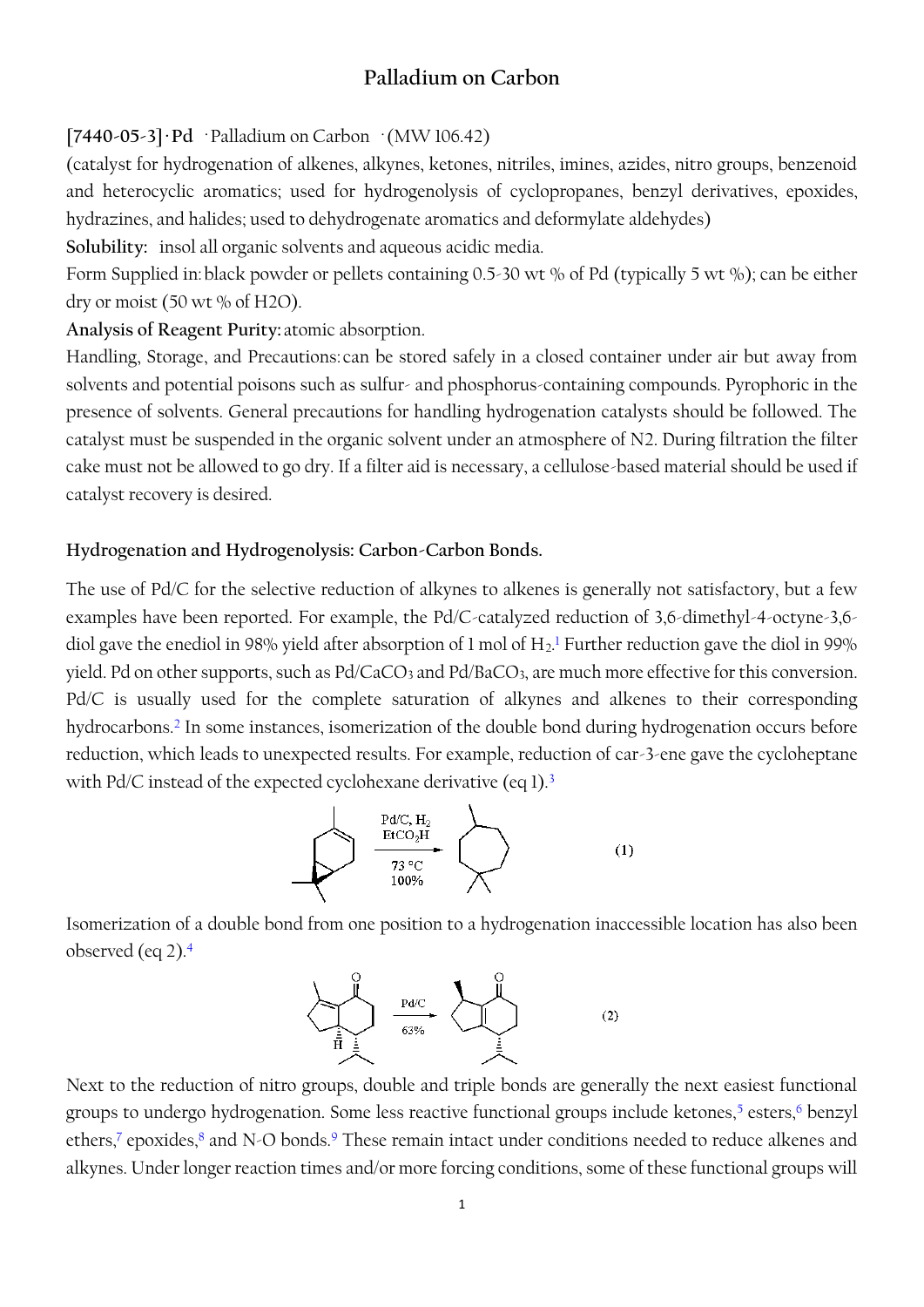also be affected. Allylboron compounds can be hydrogenated to the propylboron derivatives, the C-B bond remaining intact (eq 3).<sup>10</sup>



Treatment of acylated aldonolactones with hydrogen in the presence of Pd/C and triethylamine provided 3-deoxyaldonolactones in excellent yields (eq 4).<sup>11</sup> The a,b-unsaturated intermediate was hydrogenated stereospecifically to give the product. Substituting Pd with Pt catalysts gave the 2-acetoxy hydrogenolyzed product (**1**) instead. Hydrogenolysis of the acetate preceded the double bond hydrogenation.



 $(1)$ 

Hydrogenolysis of C-C bonds using Pd/C is mainly limited to cyclopropane opening. The less substituted and electronically activated bond cleavage is preferred. An example is shown in (eq 5).<sup>12</sup>



## **Carbon-Nitrogen Bonds**

The hydrogenation of nitriles to primary amines is best accomplished with Pd/C in acidic media or in the presence of ammonia. In the absence of acid or ammonia, a mixture of primary and secondary amines is observed. This effect was taken advantage of and mixed secondary amines were obtained selectively by the reduction of a nitrile in the presence of a different amine (eq 6).<sup>13</sup> Hydrogenation in aqueous acidic conditions can lead to aldehydes and/or alcohols.<sup>14</sup>

BuCN + BuNH<sub>2</sub> 
$$
\xrightarrow[H_2, 16 h]{Pd/C}
$$
  $(C_5H_{11})_2NH + BuNHC_5H_{11}$  (6)  
54%  $7:93$ 

Reductive alkylation is a convenient and efficient way of obtaining secondary and tertiary amines.<sup>15</sup> *N,N*-Dimethyl tertiary amines can be obtained from both aromatic and aliphatic primary amines or their precursors. Using a-methylbenzylamine as the chiral auxiliary, highly diastereoselective reduction of the intermediate imine has been observed (eq 7).<sup>16</sup>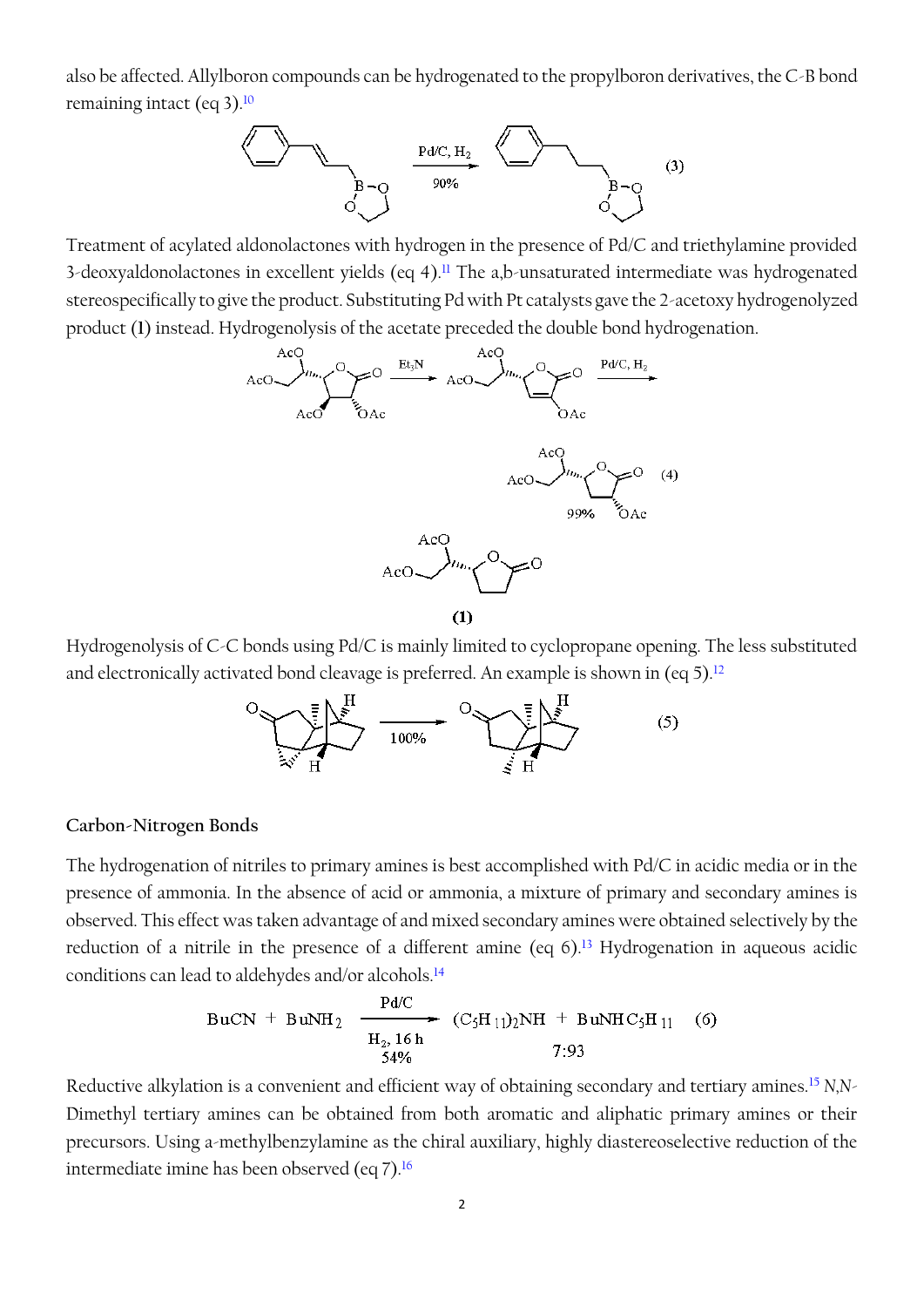

This method also provides a convenient route to nitrogen containing heterocycles. Hydrogenolysis of the Cbz group followed by an in situ reductive alkylation process gave a bicyclic heterocycle (eq 8).<sup>17</sup> The alkene was also reduced.



Other amine precursors, such as azides, can be utilized in the reductive alkylation reaction. For example, a furanose ring was opened and reclosed to form a piperidine ring system (eq 9).<sup>18</sup> A pyranyl azide similarly provided the seven-membered nitrogen heterocycle.



Similar to nitriles, hydrogenation of oximes is best carried out under acidic conditions to minimize secondary amine formation.<sup>19</sup>

Benzylic amines can be readily hydrogenolyzed to give less alkylated amines.<sup>20</sup> The C-N bond can be cleaved under both transfer hydrogenation<sup>21</sup> and regular hydrogenation conditions.<sup>22</sup> In many cases the newly debenzylated amines can further react, resulting in more structurally complex products (eq 10).<sup>23</sup>



The heterogeneous catalytic debenzylation of *N*-benzylated amides with Pd/C is generally a difficult process and should not be considered in a synthetic scheme.

Allylamines have also been deallylated using  $Pd/C$  catalysis (eq 11).<sup>24</sup>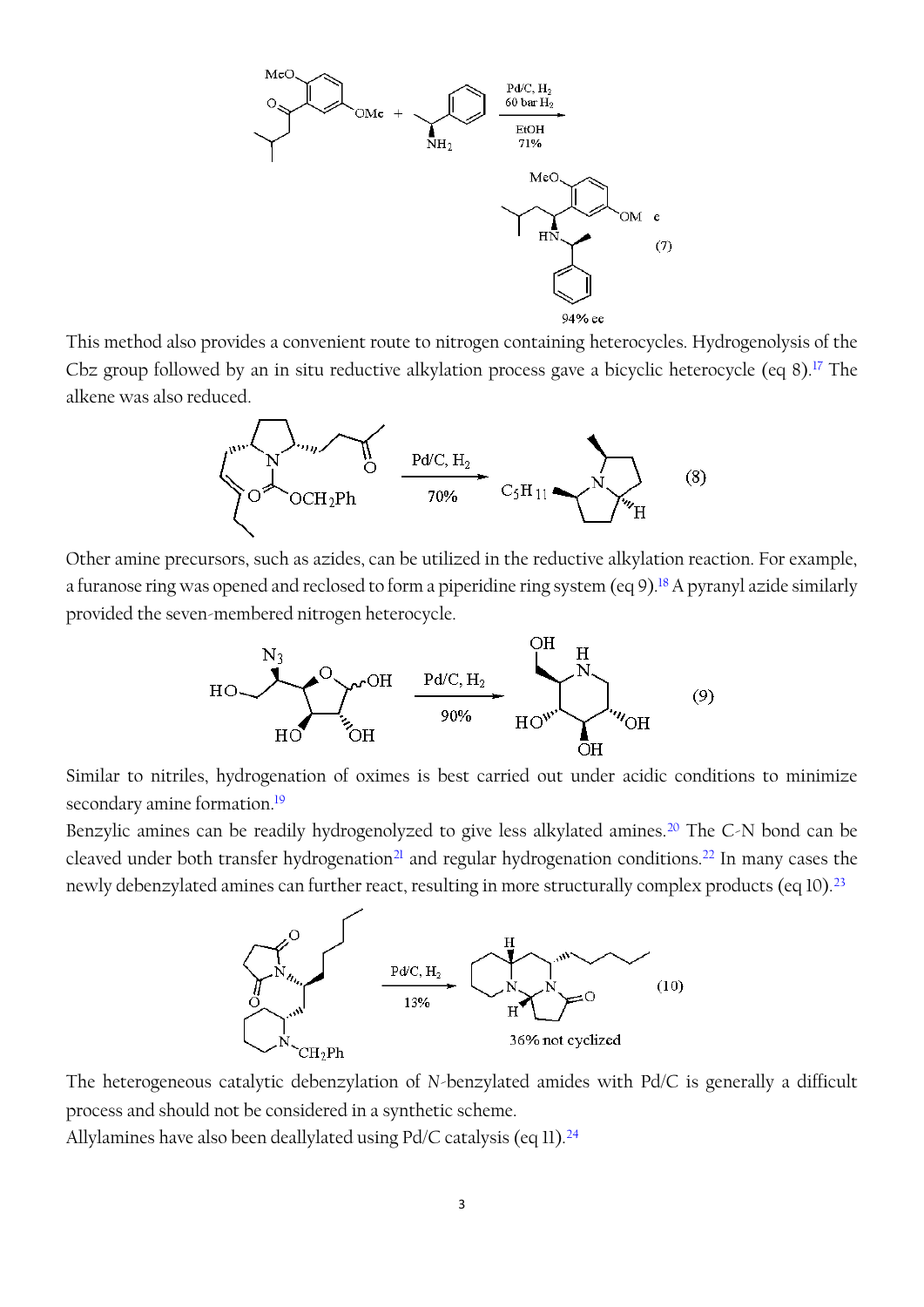

Aziridines are hydrogenolyzed to give ring-opened amines. In eq 12, the more reactive benzylic C-N bond was cleaved selectively.<sup>25</sup>



### **Carbon-Oxygen Bonds**

Pd/C is best suited for the hydrogenation and hydrogenolysis of benzylic ketones and aldehydes. The reduction of dialkyl ketones to the alcohols is more sluggish and further hydrogenolysis to the alkane is even slower.<sup>26</sup> The hydrogenation of benzylic ketones (aryl alkyl and diaryl ketones) to alcohols is a very facile process with Pd/C.<sup>27</sup> Further hydrogenolysis of the benzylic alcohols to the alkane products can be a major problem with Pd/C catalysts, but can be controlled.<sup>28</sup> In general, aryl ketones and aldehydes can be reduced to alcohols under neutral conditions or in the presence of an amino functional group or an added amine base.<sup>29</sup> In the presence of acids, hydrogenolysis is more prone to occur. Using other catalysts such as **Platinum on Carbon** Ru/C, Rh/C and **Raney Nickel**, is an alternative.

Trifluoromethyl ketones are reduced to alcohols without dehalogenation or further hydrogenolysis.<sup>30</sup> The hydrogenation of a chiral proline derivative provided the a-hydroxyamide product in 77% de and 100% yield (eq  $13$ ).<sup>31</sup>



Hydrogenolysis of a benzyl group attached to an oxygen atom is a common step in complex synthetic schemes. Benzyl esters,<sup>32</sup> benzyl carbamates,<sup>33</sup> and benzyl ethers<sup>34</sup> are readily hydrogenolyzed to acids, amines, and alcohols, respectively. *N*-Oxides protected as the benzyl ethers can be deprotected without hydrogenolysis of the N-O bond.<sup>35</sup> Hydrazines protected with benzyloxycarbonyl (Cbz) groups have been deprotected without N-N bond cleavage or the hydrogenolysis of benzylic C-O bonds (eq 14).<sup>36</sup>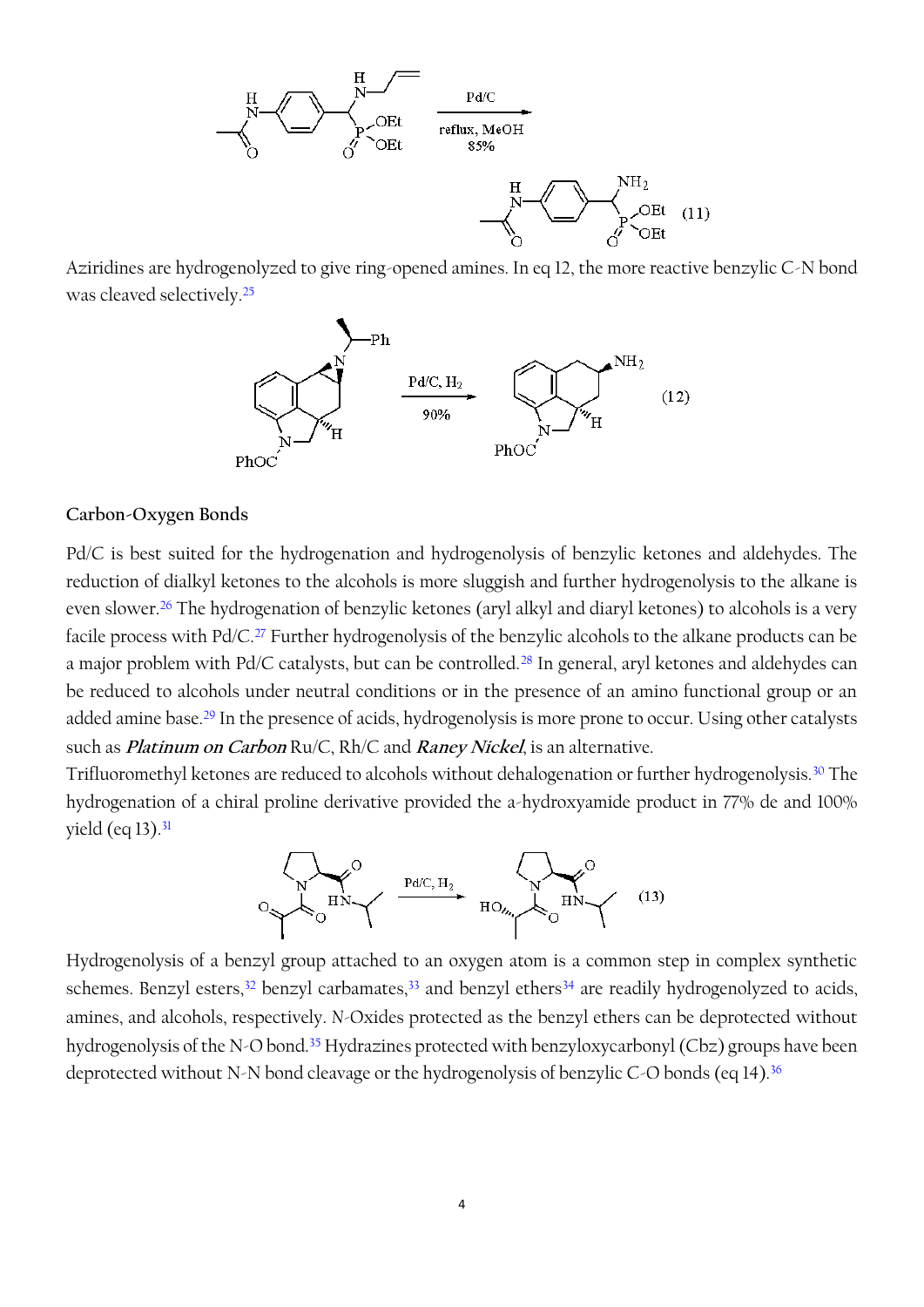

Benzyl carbamates have been transformed into *t*-butyl carbamates under transfer-hydrogenolysis conditions, but high catalyst loading was needed (eq 15).<sup>37</sup> A benzyl ether function survived these reaction conditions but a 1-alkene was saturated.



1,2-Diols protected as the acetal of benzaldehyde were deprotected under hydrogenolysis conditions (eq 16).<sup>38</sup>



3-Acyltetronic acids were easily hydrogenolyzed to 3-alkyltetronic acids. Further reduction of the enol was not observed under the reaction conditions (eq 17).<sup>39</sup>



The C-O bond of epoxides can be hydrogenolyzed to give alcohols. Regioselective epoxide ring opening has been observed in some cases (eq 18).<sup>40</sup>



#### **Nitrogen-Oxygen Bonds**

Both aliphatic and aromatic nitro groups are reduced to the corresponding amines (eq 19).<sup>41</sup> N-O bonds are also readily hydrogenolyzed using Pd/C (eq 20).<sup>41</sup>

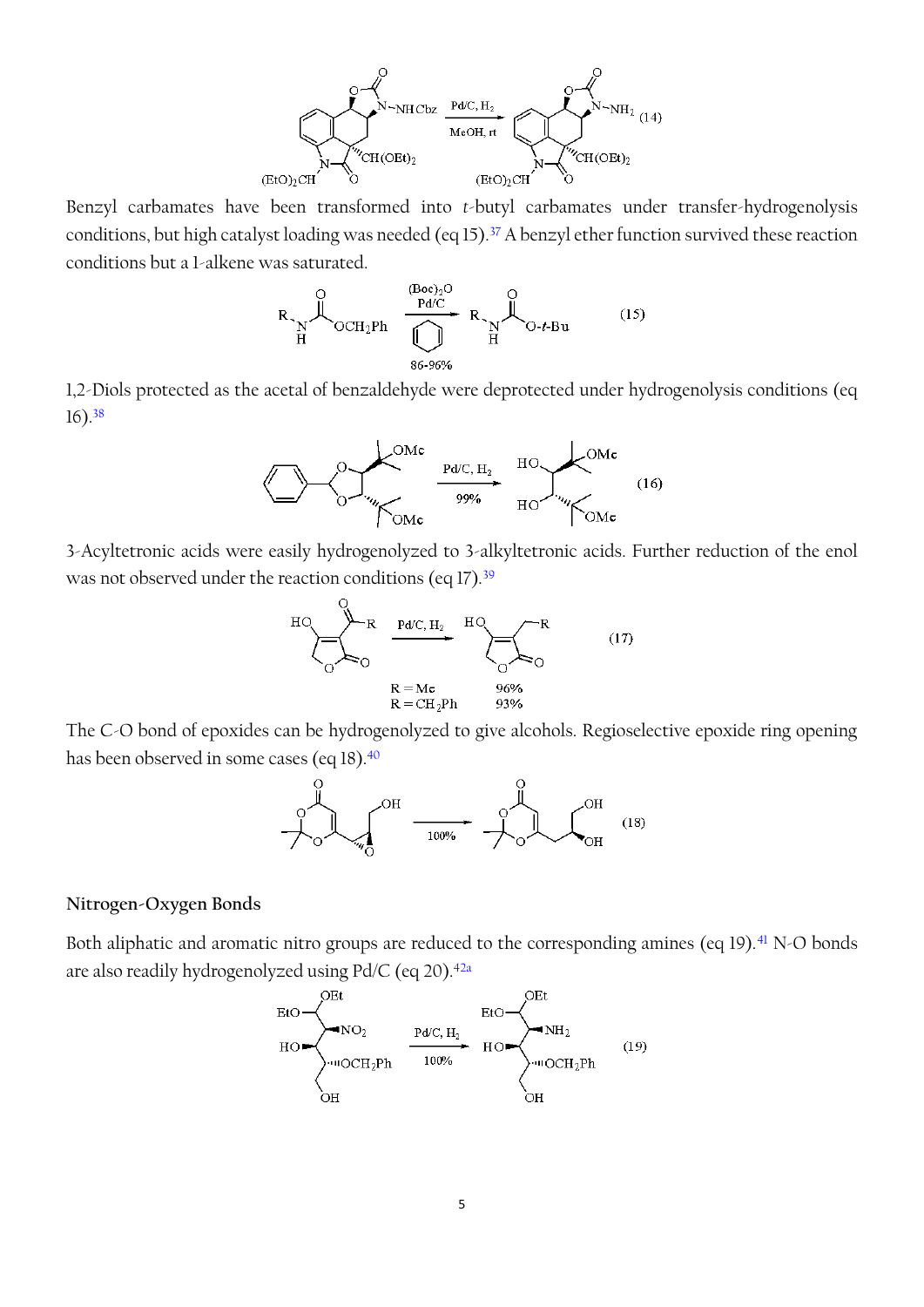$$
\left\{\sum_{\mathrm{NO}_2\mathrm{H}}^{\mathrm{N}-\mathrm{O}}\right\}^{\frac{2}{3}}\sum_{\mathrm{PO}_2\mathrm{H}}\frac{\mathrm{Pd/C},\mathrm{H}_2}{72\%}\cdot\left\{\sum_{\mathrm{CO}_2\mathrm{H}}^{\mathrm{NH}}\right\}\qquad(20)
$$

#### **Carbon-Halogen Bonds.**

Aromatic halides (Cl, Br, I) are readily hydrogenolyzed with Pd/C.<sup>43</sup> The reaction generally requires the presence of a base to neutralize the acid formed. In the absence of an acid neutralizer, dehalogenation is slower and may stop short of completion. Vinyl halides are also dehalogenated but concomitant saturation of the alkene can also occur (eq 21).<sup>44a</sup> Defluorination is a very slow process but one case has been reported  $(eq 22).45$ 



Selective dehalogenation of acyl halides can also be carried out with  $Pd/C$  and  $H_2$  in the presence of an amine base to give aldehydes. This type of dehalogenation is commonly known as Rosenmund reduction (see **Palladium on Barium Sulfate**).<sup>46</sup>

#### **Nitrogen-Nitrogen Bonds**

Azides<sup>47</sup> and diazo<sup>48</sup> compounds can be reduced over Pd/C to give amines. These groups have also been used as latent amines which, when hydrogenolyzed, can react with amine-sensitive functional groups in the molecule to give other amine products (eq 23).<sup>47c</sup>



#### **Carbocyclic and Heterocyclic Aromatics**

Hydrogenation of carbocyclic aromatic compounds can be accomplished with Pd/C under a variety of reaction conditions.<sup>49</sup> The conditions are generally more vigorous than those used with Pt or Rh catalysts. Pyridine and pyridinium derivatives are hydrogenated readily to give piperidines.<sup>50</sup> Other heterocyclic aromatic ring systems such as furan,<sup>51</sup> benzofuran,<sup>52</sup> thiophene,<sup>53</sup> pyrrole,<sup>54</sup> indole,<sup>55</sup> quinoline,<sup>56</sup> pyrazine,<sup>57</sup> and pyrimidine<sup>58</sup> have also been hydrogenated over Pd/C.

#### **Dehydrogenation**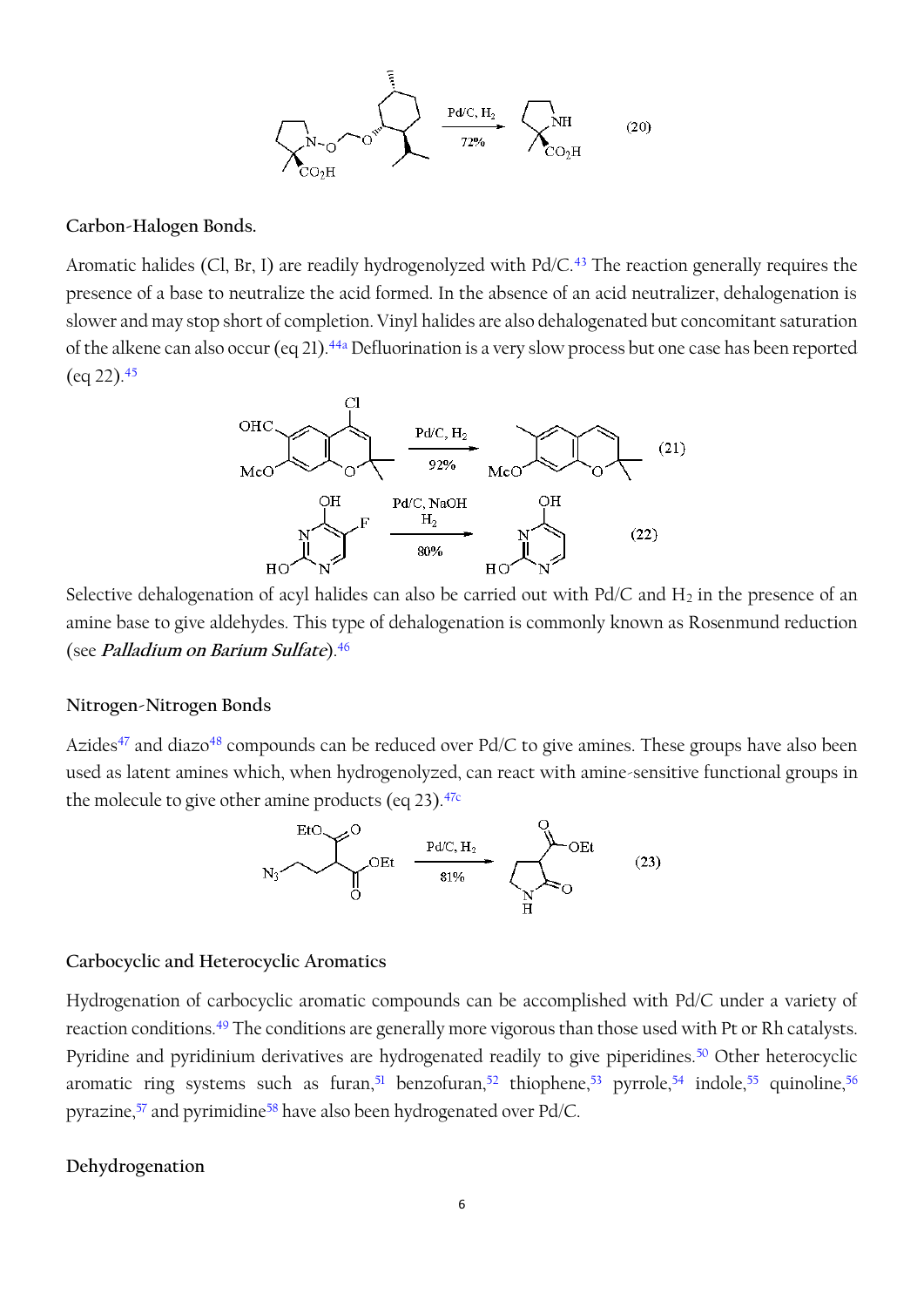At high temperatures, Pd/C is an effective dehydrogenation catalyst to provide carbocyclic and heterocyclic aromatic compounds.<sup>59</sup> An enone has been converted to a phenol (eq 24)<sup>59f</sup> and a methoxycyclohexene derivative has provided an anisyl product (eq 25).<sup>59g</sup>



### **Miscellaneous Reactions**

Decarbonylations can be carried out under the same conditions used for dehydrogenation (eq 26).<sup>60</sup> In this case, a trisubstituted alkene remained intact.



Reduction of an acylsilane gave an aldehyde without further hydrogenation to the alcohol or the hydrogenolysis of the benzyl ether (eq 27).<sup>61</sup>



Pd/C also catalyzed the cycloaddition reaction of an alkyne with a heterocycle to give a tricyclic heteroaromatic compound (eq 28).<sup>62</sup>



In conjunction with **Copper(II) Chloride**, Pd/C catalyzed the biscarbonylation of norbornene derivatives (eq 29).<sup>63</sup> Norbornadiene itself was tetracarbonylated but in only 30% yield.



**Related Reagents.**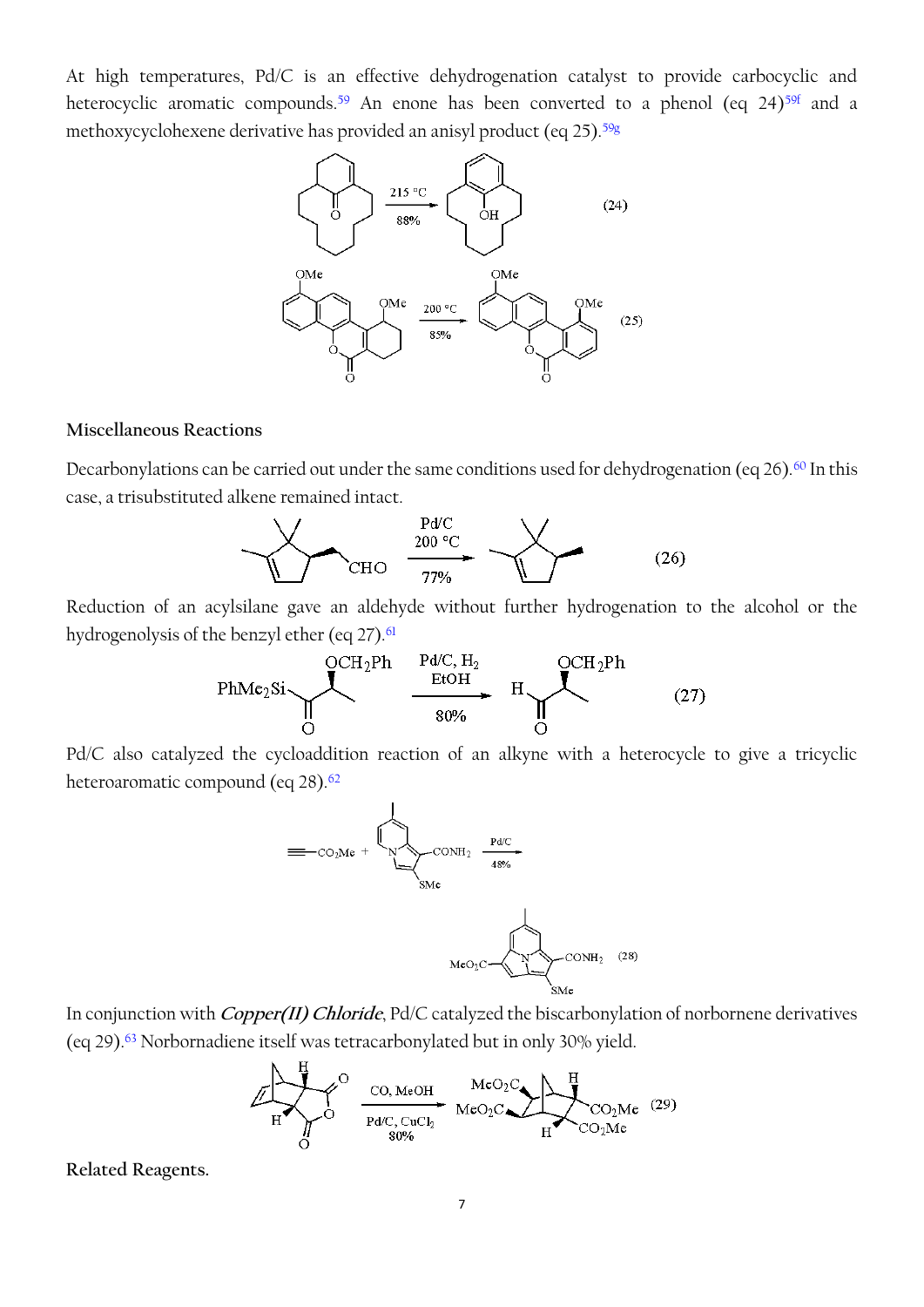# **Palladium on Barium Sulfate**; **Palladium(II) Chloride**; **Palladium(II) Chloride-Copper(II) Chloride**; **Palladium-Graphite**.

1. Tedeschi, R. J.; McMahon, H. C.; Pawlak, M. S. *ANY* **1967**, *145*, 91.

2. (a) Vitali, R.; Caccia, G.; Gardi, R. *JOC* **1972**, *37*, 3745. Overman, L. E.; Jessup, G. H. *JACS* **1978**, *100*, 5179.

Cortese, N. A.; Heck, R. F. *JOC* **1978**, *43*, 3985. Olah, G. A.; Surya Prakash, G. K. *S* **1978**, 397. (b) Baker, R.;

Boyes, R. H. O.; Broom, D. M. P.; O'Mahony, M. J.; Swain, C. J. *JCS(P1)* **1987**, 1613. Cossy, J.; Pete, J.-P. *BSF*

**1988**, 989. Taylor, E. C.; Wong, G. S. K. *JOC* **1989**, *54*, 3618.

- 3. Cocker, W.; Shannon, P. V. R.; Staniland, P. A. *JCS(C)* **1966**, 41.
- 4. (a) Greene, A. E.; Serra, A. A.; Barreiro, E. J.; Costa, P. R. R. *JOC* **1987**, *52*, 1169. (b) Flann, C. J.; Overman,
- L. E. *JACS* **1987**, *109*, 6115.
- 5. Attah-poku, S. K.; Chau, F.; Yadav, V. K.; Fallis, A. G. *JOC* **1985**, *50*, 3418.
- 6. Sato, M.; Sakaki, J.; Sugita, Y.; Nakano, T.; Kaneko, C. *TL* **1990**, *31*, 7463.
- 7. Tsuda, Y.; Hosoi, S.; Goto, Y. *CPB* **1991**, *39*, 18.
- 8. Vekemans, J. A. J. M.; Dapperens, C. W. M.; Claessen, R.; Koten, A. M. J.; Godefroi, E. F.; Chittenden, G.
- J. F. *JOC* **1990**, *55*, 5336.
- 9. Iida, H.; Watanabe, Y.; Kibayashi, C. *JACS* **1985**, *107*, 5534.
- 10. Brown, H. C.; Rangaishenvi, M. V. *TL* **1990**, *31*, 7115.
- 11. Bock, K.; Lundt, I.; Pedersen, C. *ACS* **1981**, *35*, 155.
- 12. Srikrishna, A.; Nagaraju, S. *JCS(P1)* **1991**, 657.
- 13. Rylander, P. N.; Hasbrouck, L.; Karpenko, I. *ANY* **1973**, *214*, 100.
- 14. Bredereck, H.; Simchen G.; Traut, H. *CB* **1967**, *100*, 3664. Mizzoni, R. H.; Lucas, R. A.; Smith, R.; Boxer,
- J.; Brown, J. E.; Goble, F.; Konopka, E.; Gelzer, J.; Szanto, J.; Maplesden, D. C.; deStevens, G. *JMC* **1970**, *13*,
- 878. Caluwe, P.; Majewicz, T. G. *JOC* **1977**, *42*, 3410.
- 15. Glaser, R.; Gabbay, E. J. *JOC* **1970**, *35*, 2907.
- 16. Bringmann, G.; Kunkel. G.; Geuder, T. *SL* **1990**, *5*, 253.
- 17. Momose, T.; Toyooka, N.; Seki, S.; Hirai, Y. *CPB* **1990**, *38*, 2072.
- 18. Dax, K.; Gaigg, B.; Grassberger, V.; Kolblinger, B.; Stutz, A. E. *J. Carbohydr. Chem.* **1990**, *9*, 479.
- 19. Yamaguchi, S.; Ito, S.; Suzuki, I.; Inoue, N. *BCJ* **1968**, *41*, 2073. Huebner, C. F.; Donoghue, E. M.; Novak,
- C. J.; Dorfman, L.; Wenkert, E. *JOC* **1970**, *35*, 1149.
- 20. Suter, C. M.; Ruddy, A. W. *JACS* **1944**, *66*, 747. Vaughan, J. R.; Blodinger, J. *JACS* **1955**, *77*, 5757. Cosgrove,
- C. E.; La Forge, R. A. *JOC* **1956**, *21*, 197.
- 21. Zisman, S. A.; Berlin, K. D.; Scherlag, B. J. *OPP* **1990**, *22*, 255.
- 22. Orlek, B. S.; Wadsworth, H.; Wyman, P.; Hadley, M. S. *TL* **1991**, *32*, 1241.
- 23. Merlin, P.; Braekman, J. C.; Daloze, D. *T* **1991**, *47*, 3805.
- 24. Afarinkia, K.; Cadogan, J. I. G.; Rees, C. W. *SL* **1990**, 415.
- 25. Martinelli, M. J.; Leanna, M. R.; Varie, D. L.; Peterson, B. C.; Kress, T. J.; Wepsiec, J. P.; Khau, V. V. *TL* **1990**, *31*, 7579.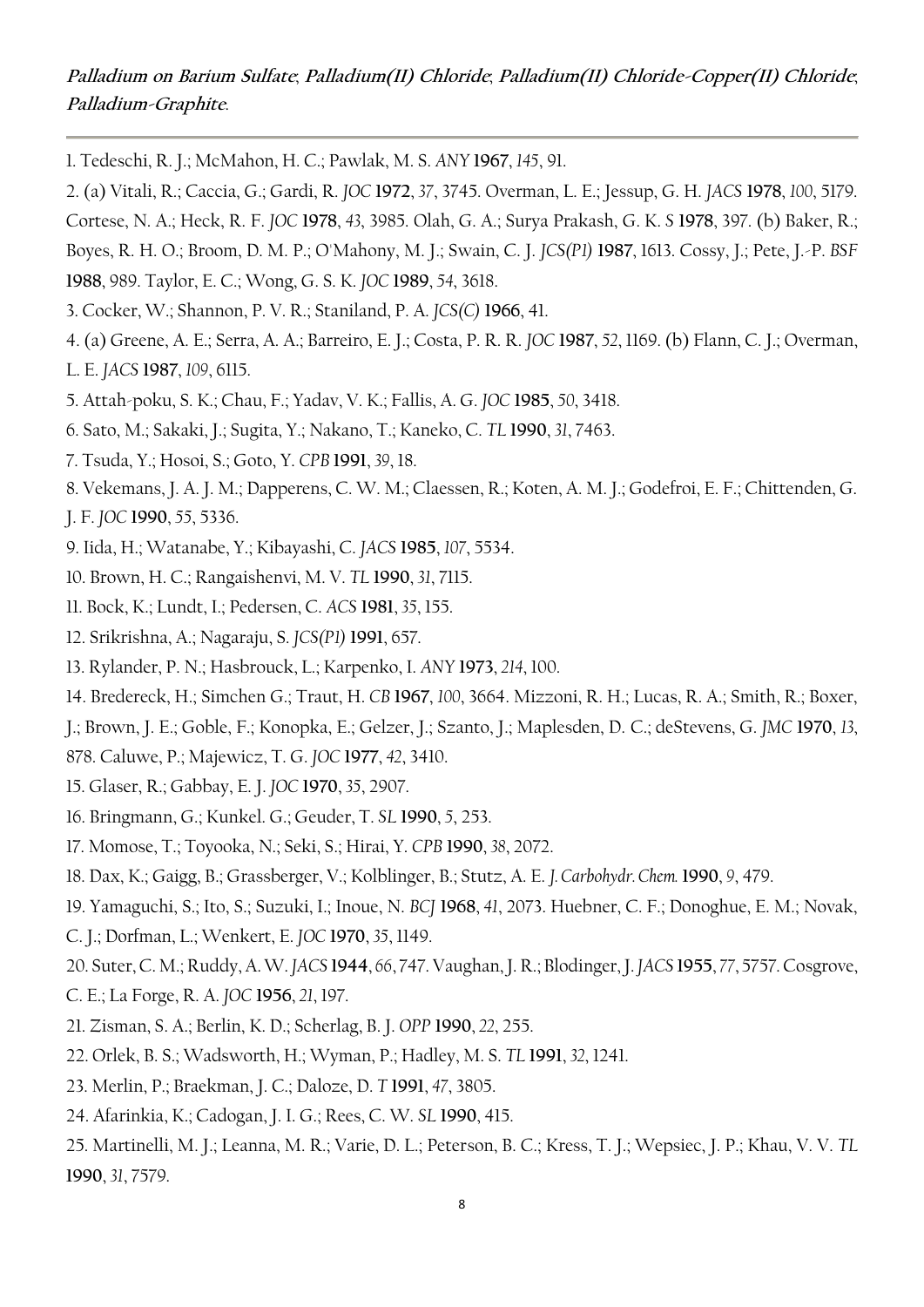- 26. Solodin, J. *M* **1992**, *123*, 565.
- 27. Schultz, A. G.; Motyka, L. A.; Plummer, M. *JACS* **1986**, *108*, 1056.
- 28. Sibi, M. P.; Gaboury, J. A. *SL* **1992**, 83. Paisdor, B.; Kuck, D. *JOC* **1991**, *56*, 4753.
- 29. Coll, G.; Costa, A.; Deya, P. M.; Saa, J. M. *TL* **1991**, *32*, 263. Trivedi, S. V.; Mamdapur, V. R. *IJC* **1990**, *29*,
- 876. Rane, R. K.; Mane, R. B. *IJC* **1990**, *29*, 773.
- 30. Jones, R. G. *JACS* **1948**, *70*, 143.
- 31. Muneguni, T.; Maruyama, T.; Takasaki, M.; Harada, K. *BCJ* **1990**, *63*, 1832.
- 32. Effenberger, F.; Muller, W.; Keller, R.; Wild, W.; Ziegler, T. *JOC* **1990**, *55*, 3064.
- 33. Janda, K. D.; Ashley, J. A. *SC* **1990**, *20*, 1073.
- 34. Shiozaki, M. *JOC* **1991**, *56*, 528. Khamlach, K.; Dhal, R.; Brown, E. *H* **1990**, *31*, 2195. Matteson, D. S.;
- Kandil, A. A.; Soundararajan, R. *JACS* **1990**, *112*, 3964.
- 35. Baldwin, J. E.; Adlington, R. M.; Gollins, D. W.; Schofield, C. J. *CC* **1990**, *46*, 720.
- 36. Gmeiner, P.; Bollinger, B. *TL* **1991**, *32*, 5927.
- 37. Bajwa, J. S. *TL* **1992**, *33*, 2955.
- 38. Matteson, D. S.; Michnick, T. J. *OM* **1990**, *9*, 3171.
- 39. Sibi, M. P.; Sorum, M. T.; Bender, J. A.; Gaboury, J. A. *SC* **1992**, *22*, 809.
- 40. Sakaki, J.; Sugita, Y.; Sato, M.; Kaneko, C. *CC* **1991**, 434.
- 41. Wehner, V.; Jager, V. *AG(E)* **1990**, *29*, 1169.

42. (a) Shatzmiller, S.; Dolithzky, B.-Z.; Bahar, E. *LA* **1991**, 375. (b) Maciejewski, S.; Panfil, I.; Belzecki, C.;

Chmielewski, M. *TL* **1990**, *31*, 1901. (c) Kawasaki, T.; Kodama, A.; Nishida, T.; Shimizu, K.; Somei, M. *H* **1991**,

- *32*, 221. (d) Beccalli, E. M.; Marchesini, A.; Pilati, T. *S* **1991**, 127.
- 43. Sone, T.; Umetsu, Y.; Sato, K. *BCJ* **1991**, *64*, 864. Boerner, A.; Krause, H. *JPR* **1990**, *332*, 307.
- 44. (a) Eszenyi, T.; Timar, T. *SC* **1990**, *20*, 3219. Comins, D. L.; Weglarz, M. A. *JOC* **1991**, *56*, 2506.
- 45. Duschinsky, R.; Pleven, E.; Heidelberger, C. *JACS* **1957**, *79*, 4559.

46. Sakmai, Y.; Tanabe, Y. *J. Pharm. Sci. Jpn.* **1944**, *64*, 25. Peters, J. A.; van Bekkum, H. *RTC* **1971**, *90*, 1323. Rachlin, A. I.; Gurien, H.; Wagner, P. P. *OS* **1971**, *51*, 8. Burgstahler, A. W.; Weigel, L. O.; Shaefer, G. G. *S* **1976**, 767.

- 47. (a) Lohray, B. B.; Ahuja, J. R. *CC* **1991**, 95. (b) Castillon, S.; Dessinges, A.; Faghih, R.; Lukacs, G. Olesker, A.; Thang, T. T. *JOC* **1985**, *50*, 4913. (c) Lindstrom, K. J.; Crooks, S. L. *SC* **1990**, *20*, 2335. (d) Machinaga, N.; Kibayashi, C. *TL* **1990**, *31*, 3637. (e) Chen, L.; Dumas, D. P.; Wong, C.-H. *JACS* **1992**, *114*, 741. (f) Ghosh, A. K.; McKee, S. P.; Duong, T. T.; Thompson, W. J. *CC* **1992**, 1308.
- 48. Looker, J. H.; Thatcher, D. N. *JOC* **1957**, *22*, 1233.
- 49. Kindler, K.; Hedermann, B.; Scharfe, E. *LA* **1948**, *560*, 215. Rapoport, H.; Pasby, J. Z. *JACS* **1956**, *78*, 3788. Farina, M.; Audisio, G. *T* **1970**, *26*, 1827. Feher, F. J.; Budzichowski, T. A. *JOM* **1989**, *373*, 153. Mohler, D. L.; Wolff, S.; Vollhardt, K. P. C. *AG(E)* **1990**, *29*, 1151. Valls, N.; Bosch, J.; Bonjoch, J. *JOC* **1992**, *57*, 2508.
- 50. Daeniker, H. U.; Grob, C. A. *OS* **1964**, *44*, 86. Yakhontov, L. N. *RCR* **1969**, *38*, 470. Scorill, J. P.; Burckhalter, J. H. *JHC* **1980**, *17*, 23.
- 51. Massy-Westrop, R. A.; Reynolds, G. D.; Spotswood, T. M. *TL* **1966**, 1939.